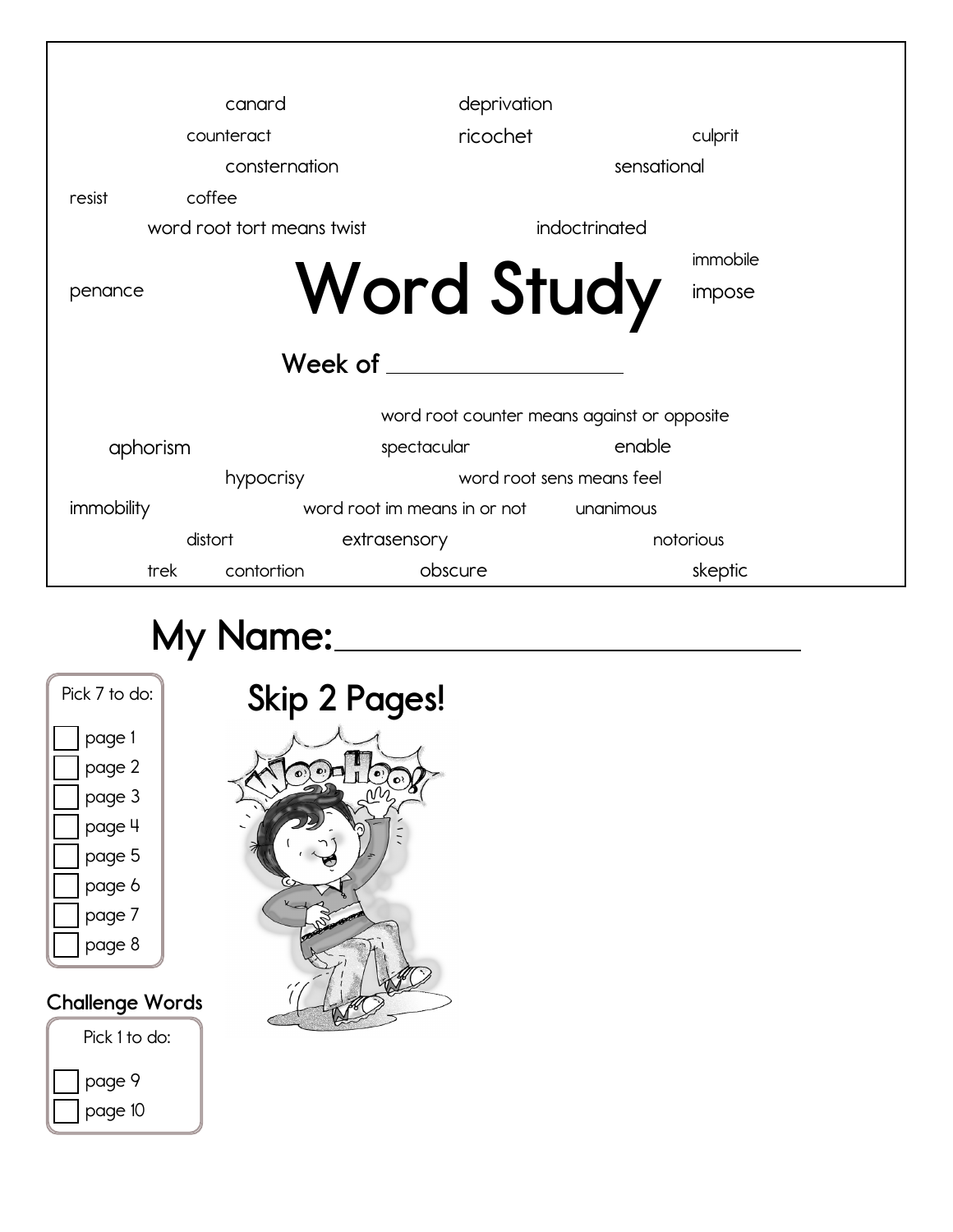**I did page 1Name:**  $\sum_{\mathbf{A}}^{\mathbf{A}}$ **Refshall e** counteract **•** aphorism **•** criterion **•** contortion  $h$  **encumbrance** • immobility • depravation • immobile • indoctrinated  $f{c}$  **coffee** • impose • extrasensory • resist • philanthropy • consternation **Skeptic • canard • ricochet • hypocrisy • culprit • notorious • distort Penance • deprivation • sensational • enable • trek • spectacular** 

Write four words that you are unable to define.

Write ten of the most difficult words to spell.

Write ten words that you have not yet written.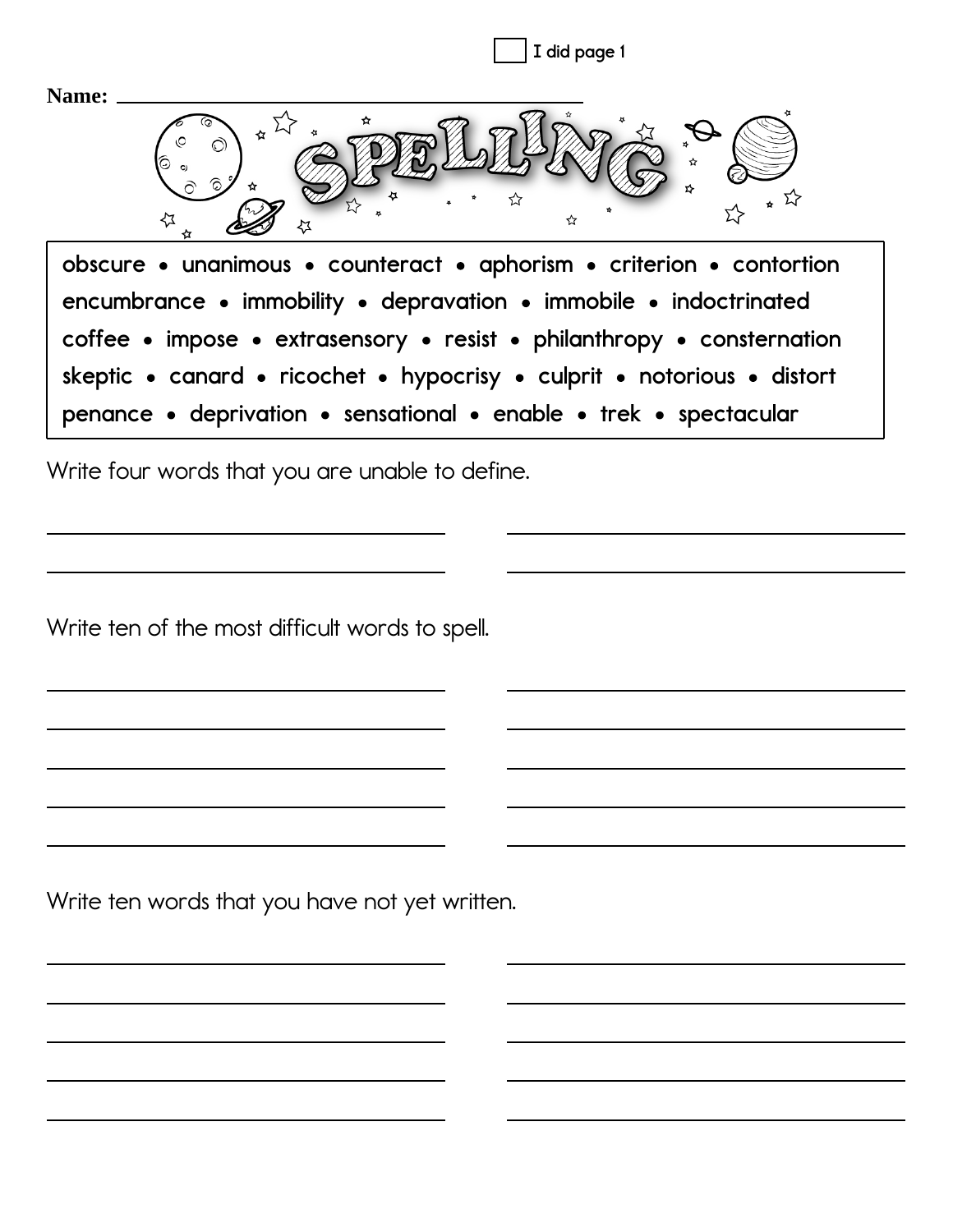| I did page 2 |  |
|--------------|--|
|              |  |

| Name:          |                                                                                                                                                                                                                                                                                                                                                          |                                                                                                                                                                                                                                                                                                                                                                                                                                                                                                                                                                                                                                                                                                                                                                                                                                                                                                                                                                                                                                                                                                                                                                                                 |
|----------------|----------------------------------------------------------------------------------------------------------------------------------------------------------------------------------------------------------------------------------------------------------------------------------------------------------------------------------------------------------|-------------------------------------------------------------------------------------------------------------------------------------------------------------------------------------------------------------------------------------------------------------------------------------------------------------------------------------------------------------------------------------------------------------------------------------------------------------------------------------------------------------------------------------------------------------------------------------------------------------------------------------------------------------------------------------------------------------------------------------------------------------------------------------------------------------------------------------------------------------------------------------------------------------------------------------------------------------------------------------------------------------------------------------------------------------------------------------------------------------------------------------------------------------------------------------------------|
| F.<br>T        | R B S R N G R I O V R E S E R D G<br>ROARERRAEPPAERIEN<br>EUORRPEPRRENTAGTI<br>L F T E O T F R E E L P D H A R<br><b>EAUFEEUIIEHCHATBI</b><br>RCMOLDDTLLLEURSEU<br>AIRAZEDCIELIARMRQ<br>I M S T L O V E R N R E E R R R E<br>L H M R A R E S T E G I D V S E R<br><b>TAEEROCKETINGEED</b><br>NYOROWEDROMANGADD<br>GHRDENRUTERRIVETS<br>GRENOWNEDKPEKARTG | "R" Words<br>$R \sim 1$<br>$R_{-}$<br>$R_{\perp}$ and $R_{\perp}$ and $R_{\perp}$<br>$R$ and $\sim$ $R$ and $\sim$ $R$ and $\sim$ $R$ and $\sim$ $R$ and $\sim$ $R$ and $\sim$ $R$ and $\sim$ $R$ and $\sim$ $R$ and $\sim$ $R$ and $\sim$ $R$ and $\sim$ $R$ and $\sim$ $R$ and $\sim$ $R$ and $\sim$ $R$ and $\sim$ $R$ and $\sim$ $R$ and $\sim$<br>R and $\overline{R}$ and $\overline{R}$ and $\overline{R}$ and $\overline{R}$ and $\overline{R}$ and $\overline{R}$ and $\overline{R}$ and $\overline{R}$ and $\overline{R}$ and $\overline{R}$ and $\overline{R}$ and $\overline{R}$ and $\overline{R}$ and $\overline{R}$ and $\overline{R}$ and $\overline{R}$ and $\overline{R}$<br>$R_{-}$<br>$R_{\perp}$ and $R_{\perp}$ and $R_{\perp}$ and $R_{\perp}$<br>$R \sim 1$<br>$R$ and $\overline{R}$ and $\overline{R}$ and $\overline{R}$ and $\overline{R}$ and $\overline{R}$ and $\overline{R}$ and $\overline{R}$ and $\overline{R}$ and $\overline{R}$ and $\overline{R}$ and $\overline{R}$ and $\overline{R}$ and $\overline{R}$ and $\overline{R}$ and $\overline{R}$ and $\overline{R}$ and $\overline{$<br>R $\qquad \qquad$<br>$R_{\text{}}$<br>I found _______ "R" words. |
| hundred eleven | Write this as a number in standard form.<br>Use a comma in your number.<br>one hundred ninety thousand nine                                                                                                                                                                                                                                              | Rewrite these in increasing order of length:<br>264 cm, 86 mm, 979 dm, 603 km                                                                                                                                                                                                                                                                                                                                                                                                                                                                                                                                                                                                                                                                                                                                                                                                                                                                                                                                                                                                                                                                                                                   |
| 43<br>$+38$    | Three-fifths of the children in<br>Moore's class want to go outside.<br>If Moore agrees with the majority,<br>will the class stay inside or go<br>outside?                                                                                                                                                                                               | 42<br>$132 \div 12 =$<br>2 3<br>$110 \div 10 =$                                                                                                                                                                                                                                                                                                                                                                                                                                                                                                                                                                                                                                                                                                                                                                                                                                                                                                                                                                                                                                                                                                                                                 |
| 43.18          | Circle the digit in the hundredths place.                                                                                                                                                                                                                                                                                                                |                                                                                                                                                                                                                                                                                                                                                                                                                                                                                                                                                                                                                                                                                                                                                                                                                                                                                                                                                                                                                                                                                                                                                                                                 |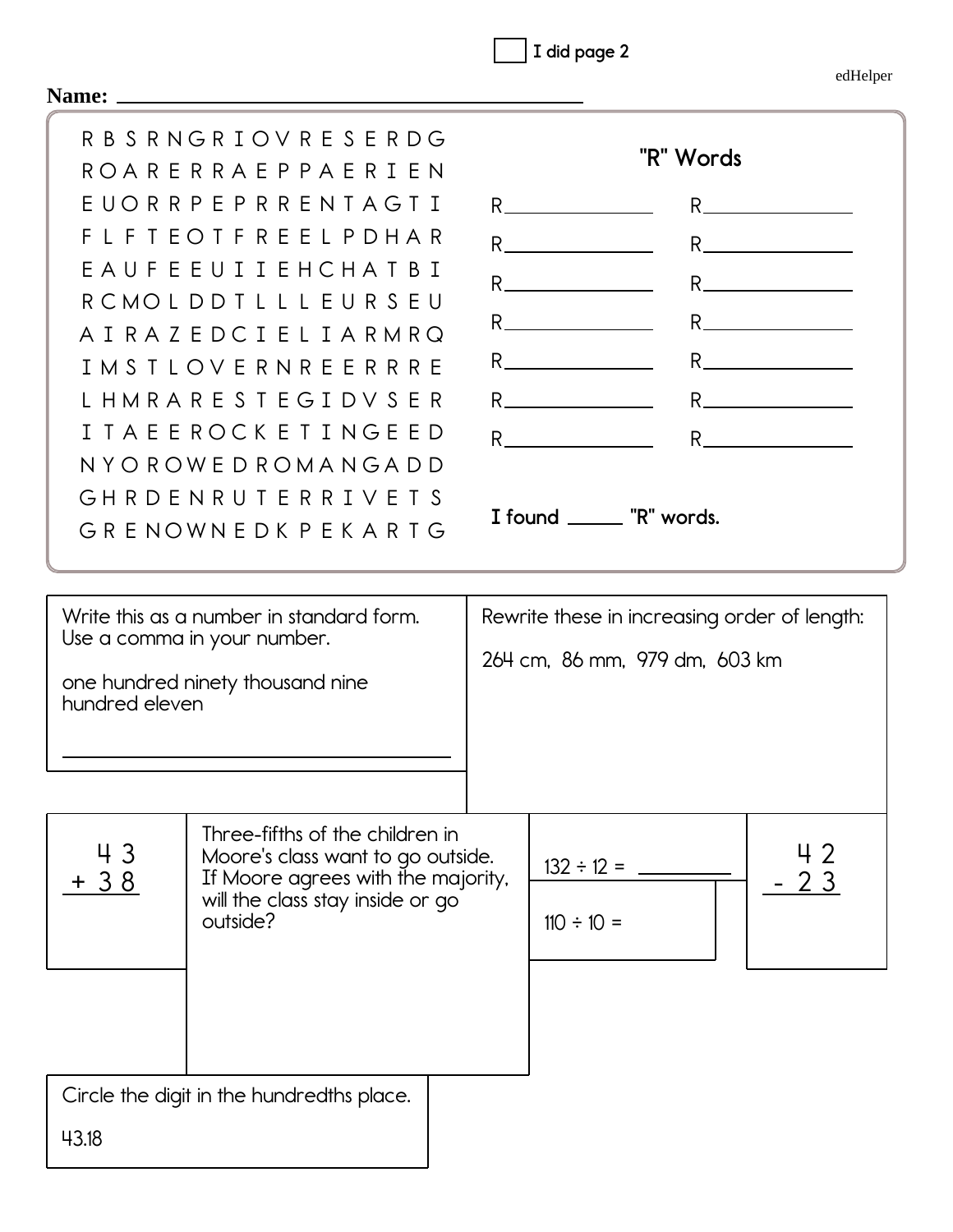**I did page 3**

edHelper

| <b>Word Roots</b> |  |
|-------------------|--|
| to Know:          |  |

| tort            | sens                  |
|-----------------|-----------------------|
| means twist     | means feel            |
| distort         | sensational           |
| contortion      | extrasensory          |
|                 |                       |
| im              | counter               |
| means in or not | means against or oppo |

immobile immobility impose

---

---

 $-$ 

---

---

 $-$ 

---

---

**Name:**

psite counteract

Vocabulary is confusing. Get to the root of the problem with word roots! Here are the answers:

| sensational • tort • counter • immobility • sens • opposite • twist |                      |  |  |  |  |  |                                     |  |  |  |
|---------------------------------------------------------------------|----------------------|--|--|--|--|--|-------------------------------------|--|--|--|
| This root wgaotourttlbrktort                                        |                      |  |  |  |  |  |                                     |  |  |  |
| means twist                                                         | tortrtqvtutbotourt   |  |  |  |  |  |                                     |  |  |  |
| This root                                                           |                      |  |  |  |  |  | urticounterceintir                  |  |  |  |
| means opposite                                                      | rncountecqlcounter   |  |  |  |  |  |                                     |  |  |  |
| Word with                                                           |                      |  |  |  |  |  | y tmibiim immobility                |  |  |  |
| the root: im                                                        |                      |  |  |  |  |  | vimmobility x mimdhj                |  |  |  |
| The root: counter                                                   | s opositopposite ipo |  |  |  |  |  |                                     |  |  |  |
| means                                                               |                      |  |  |  |  |  | ohtopeoppositedkoe                  |  |  |  |
| Word with sensational oil pstt                                      |                      |  |  |  |  |  |                                     |  |  |  |
| the root: sens                                                      |                      |  |  |  |  |  | nnehtvf <b>sensational</b>          |  |  |  |
| This root                                                           |                      |  |  |  |  |  | nsenstssdlgbwxseqa                  |  |  |  |
| means feel                                                          |                      |  |  |  |  |  | g x s d m l b z s e n s s a n h e w |  |  |  |
| <b>The root: tort</b> hdtwist tpwotwis Its                          |                      |  |  |  |  |  |                                     |  |  |  |
| means                                                               | S                    |  |  |  |  |  | tirwistuwytwists                    |  |  |  |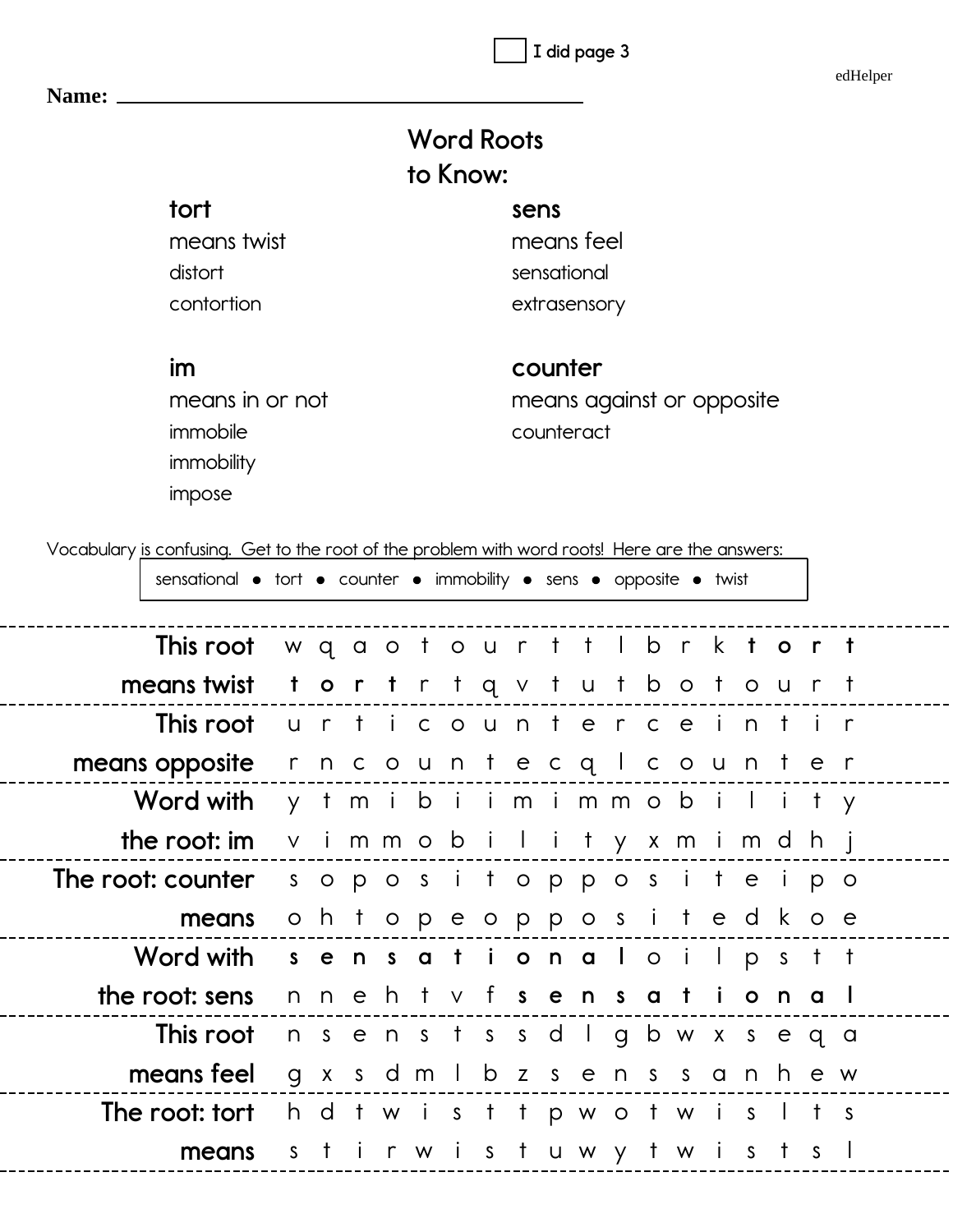$\big]$  I did page 4

edHelper

| Name:                                                                                                                                                                                                                                                                                                                                                                                                                                                                                                                                |                                                                                                                                                                                                                                                                                                         |
|--------------------------------------------------------------------------------------------------------------------------------------------------------------------------------------------------------------------------------------------------------------------------------------------------------------------------------------------------------------------------------------------------------------------------------------------------------------------------------------------------------------------------------------|---------------------------------------------------------------------------------------------------------------------------------------------------------------------------------------------------------------------------------------------------------------------------------------------------------|
| The vowels are missing in the word search.<br>Fill in the missing vowels and circle the words.                                                                                                                                                                                                                                                                                                                                                                                                                                       | F I P R E S I S T C<br>NPENANCEIP                                                                                                                                                                                                                                                                       |
| N<br>N<br>X.<br>R.<br>H<br>N<br>N<br>C<br>R<br>D<br>R.<br>$\subset$<br>N<br>$\mathsf{P}$<br>Τ<br>S<br>S<br>R<br>Y<br>S<br>$\overline{N}$<br>K.<br>C<br>H<br>Τ<br>S.<br>T<br>Eŀ<br>$\mathsf{C}$<br>$\mathsf{N}$<br>R.<br>Τ<br>$\top$<br>P<br>C<br>R.<br>Τ<br>M<br>N<br>H<br>N<br>R.<br>H<br>R<br>S<br>$\mathsf{K}$<br>$\mathsf{C}$<br>T<br>I)<br>S<br>Τ<br>$\mathsf{T}$<br>S<br>R.<br>C<br>Τ<br>R.<br>Τ<br>N<br>D<br>TREK • CRITERION • DISTORT<br>CANARD • RESIST<br>NOTORIOUS •<br>UNANIMOUS • RICOCHET • PENANCE<br><b>SKEPTIC</b> | A R A S C A N A R D<br>R N O T O R I O U S<br><b>TERIONR</b><br>C R I<br>I S TOR TNN S<br>NIRICOCHET<br>N U N A N I M O U S<br>TREKORNCN<br>PTICSDI<br>S K E<br>CANARD • RESIST<br><b>DISTORT</b><br>(HHT<br>$\bullet$<br>TREK • SKEPTIC<br>NOTORIOUS · PENANCE<br><b>CRITERION</b><br><b>UNANIMOUS</b> |
| UNANIMOUS SNRDISTORTC<br>PECRITERIONPENANCE TO<br>RECINDOCTRINATEDESTF<br>CONSTERNATIONRESISTE<br><b>SCANARDQIENCUMBRANCE</b><br>PILSSTREKTRICOCHETNE<br>OSKEPTICNOTORIOUSTTA<br><b>PENANCE • SKEPTIC • UNANIMOUS</b><br>NOTORIOUS • COFFEE • RICOCHET<br>CANARD • RESIST • CRITERION<br>ENCUMBRANCE • TREK<br>CONSTERNATION . INDOCTRINATED<br><b>DISTORT</b>                                                                                                                                                                       |                                                                                                                                                                                                                                                                                                         |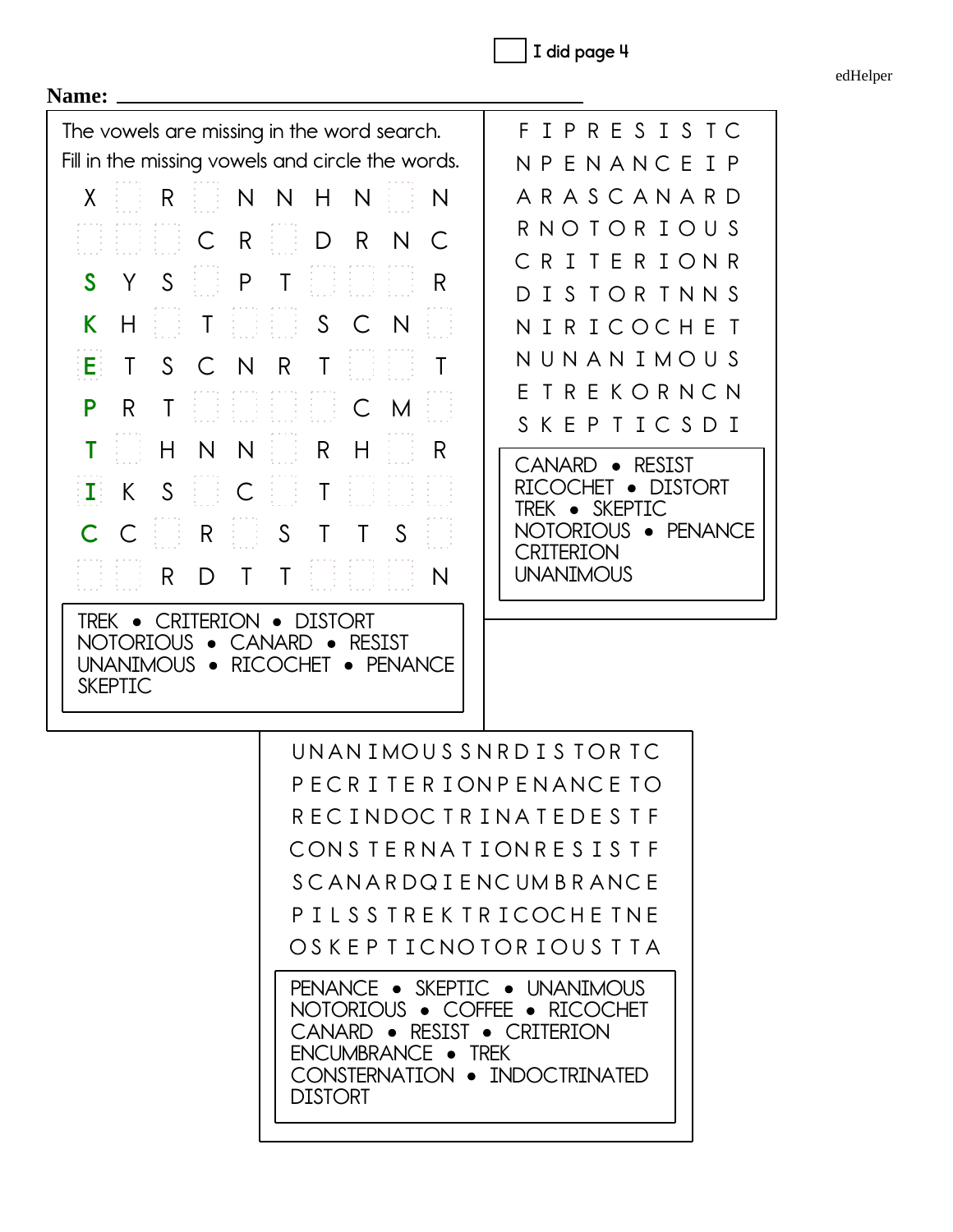**I did page 5**

edHelper



Holly rolls a die. What is the chance of her rolling a 5?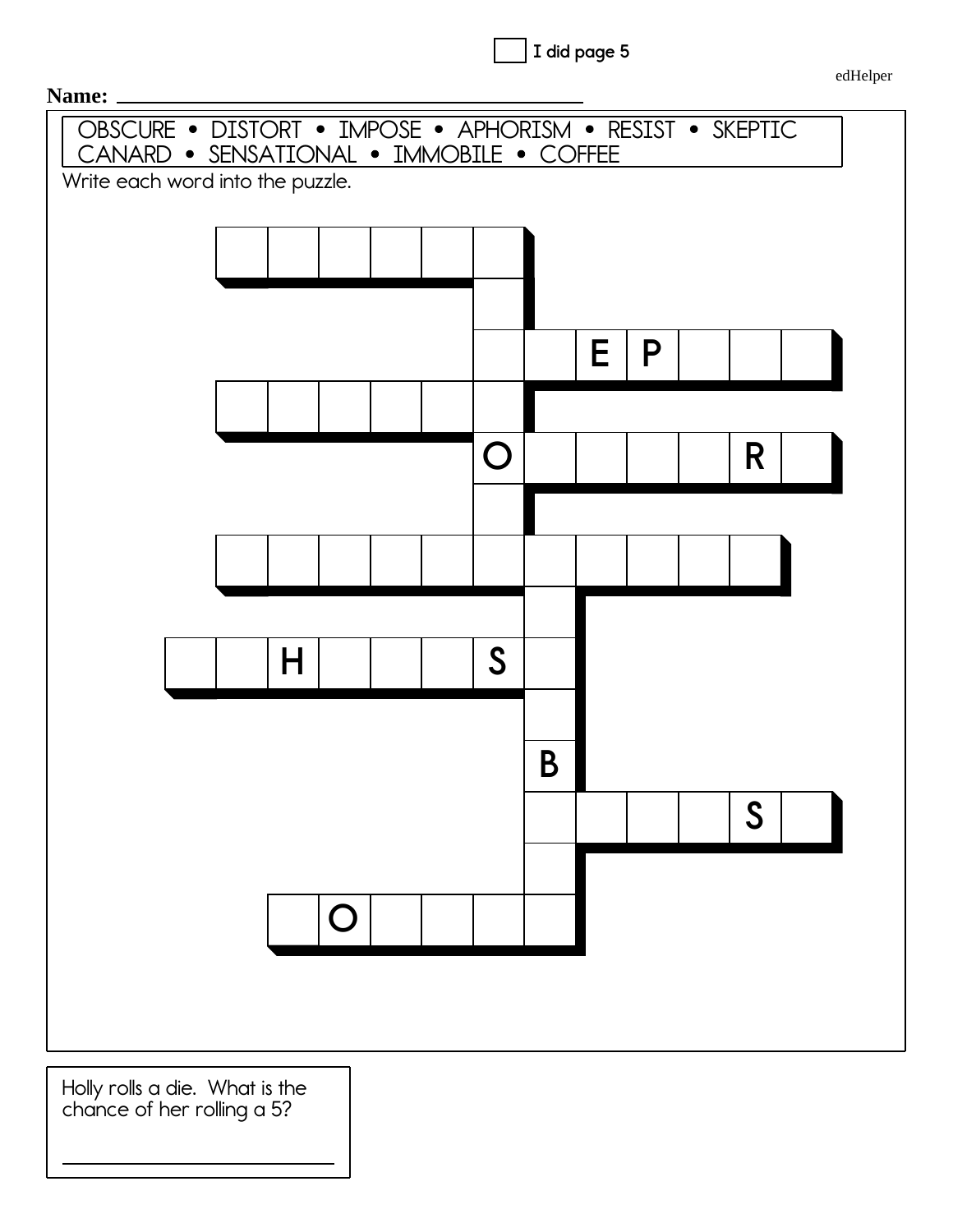| I did page 6 |
|--------------|
|--------------|

| edHelper |  |
|----------|--|
|          |  |

## **Name:**

| <b>Ranc.</b>           |                                              |           |                                                                                            |           |  |         |  |
|------------------------|----------------------------------------------|-----------|--------------------------------------------------------------------------------------------|-----------|--|---------|--|
|                        |                                              |           | impose • criterion • trek • notorious • culprit • canard                                   |           |  |         |  |
|                        |                                              |           | Each row, column, and box must have all the words from the word list. Write in the missing |           |  |         |  |
| words.                 |                                              |           |                                                                                            |           |  |         |  |
|                        |                                              |           |                                                                                            |           |  |         |  |
|                        |                                              |           |                                                                                            |           |  |         |  |
| criterion              |                                              |           |                                                                                            | impose    |  |         |  |
|                        |                                              |           |                                                                                            |           |  |         |  |
|                        |                                              |           |                                                                                            |           |  |         |  |
|                        |                                              |           |                                                                                            |           |  |         |  |
| canard                 | impose                                       |           | criterion                                                                                  |           |  | culprit |  |
|                        |                                              |           |                                                                                            |           |  |         |  |
|                        |                                              |           |                                                                                            |           |  |         |  |
|                        |                                              |           |                                                                                            |           |  |         |  |
|                        |                                              | notorious | impose                                                                                     | criterion |  |         |  |
|                        |                                              |           |                                                                                            |           |  |         |  |
|                        |                                              |           | canard                                                                                     |           |  |         |  |
|                        |                                              |           |                                                                                            |           |  |         |  |
|                        |                                              |           | Rosa rolls a die. What is the                                                              |           |  |         |  |
| $3 \times 11 =$        | 958                                          |           | chance of her rolling a 6?                                                                 |           |  |         |  |
|                        | $816$                                        |           |                                                                                            |           |  |         |  |
|                        |                                              |           |                                                                                            |           |  |         |  |
|                        |                                              |           |                                                                                            |           |  |         |  |
|                        |                                              |           |                                                                                            |           |  |         |  |
| What number is halfway |                                              |           | Write an equation to represent this:                                                       |           |  |         |  |
| between 15 and 27?     |                                              | 93        | The product of twelve and seven is                                                         |           |  |         |  |
|                        |                                              | - 78      | eighty-four.                                                                               |           |  |         |  |
|                        |                                              |           |                                                                                            |           |  |         |  |
|                        |                                              |           |                                                                                            |           |  |         |  |
|                        |                                              |           |                                                                                            |           |  |         |  |
|                        | Rewrite these in increasing order of length: |           |                                                                                            |           |  |         |  |
|                        | 7 dm, 363 cm, 606 km, 366 mm, 11 m           |           | $5,655 + 5,172 = -$                                                                        |           |  |         |  |
|                        |                                              |           |                                                                                            |           |  |         |  |
|                        |                                              |           |                                                                                            |           |  |         |  |
|                        |                                              |           |                                                                                            |           |  |         |  |
|                        |                                              |           |                                                                                            |           |  |         |  |
|                        |                                              |           |                                                                                            |           |  |         |  |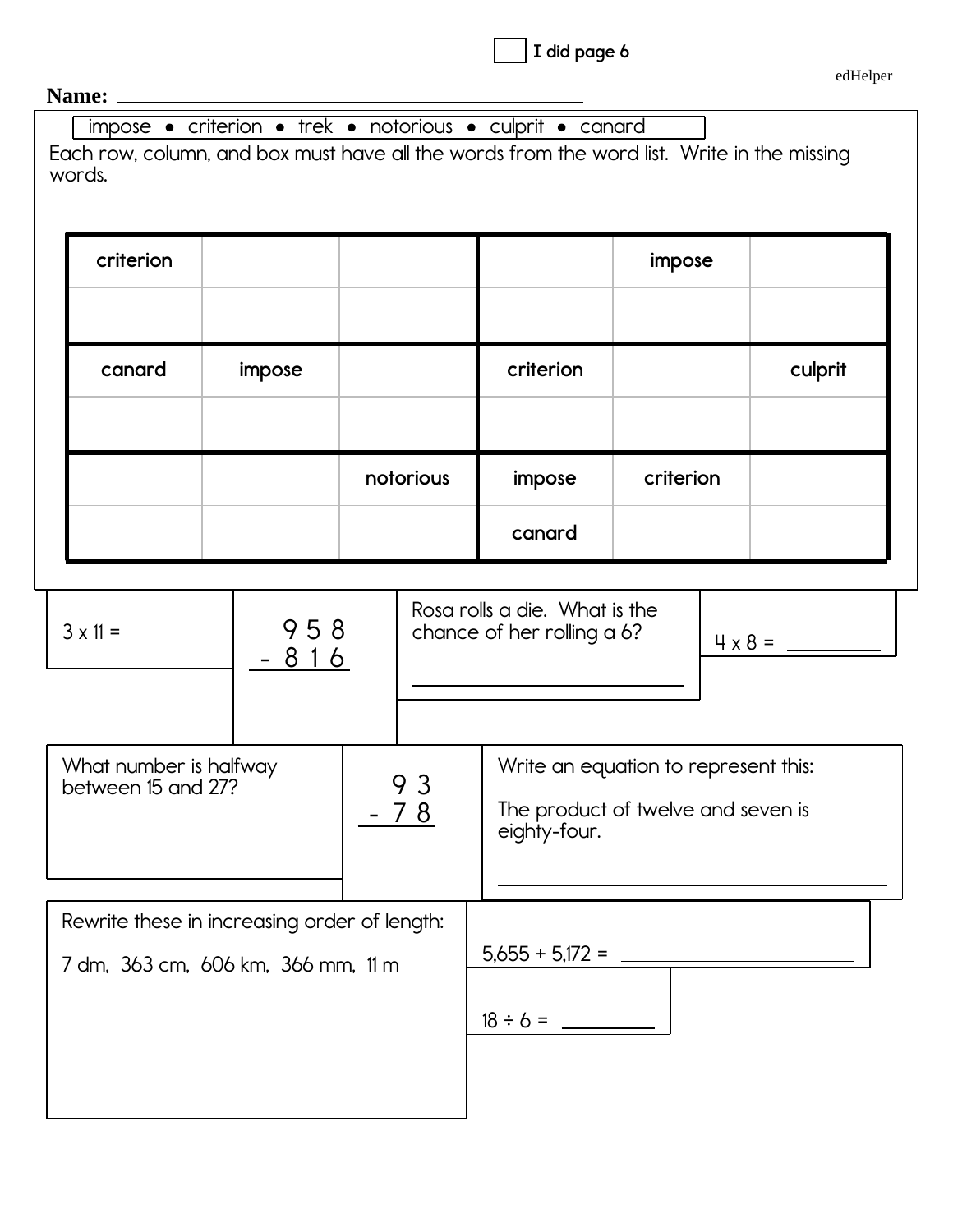| Name:           |                                    |                              |                   |                                                                  |                   |                |    |               |                                                 |            |                                                                                          | edHelper |
|-----------------|------------------------------------|------------------------------|-------------------|------------------------------------------------------------------|-------------------|----------------|----|---------------|-------------------------------------------------|------------|------------------------------------------------------------------------------------------|----------|
|                 |                                    |                              |                   |                                                                  |                   |                |    |               |                                                 |            | Each of the words below starts on the number shown. A word can go up, down, left         |          |
|                 |                                    |                              |                   |                                                                  |                   |                |    |               |                                                 |            | (backwards), right, or in any of the diagonal directions starting from the numbered box. |          |
| SAT<br>1.<br>SO | <b>SALARIES</b><br><b>SQUIRREL</b> |                              | 2.                | PIG<br><b>PET</b><br><b>PRISON</b><br>$\blacklozenge$ PAPERBACKS |                   |                | 3. | $\searrow$ DO | <b>DOES</b><br><b>DISTRICT</b><br><b>DEVOTE</b> | Ч.         | <b>PEAK</b><br>↓ PREJUDICES<br><b>PREY</b>                                               |          |
|                 | <i>I</i> SYMPHONIES                |                              |                   | <b>POET</b>                                                      |                   |                |    | <b>DUE</b>    |                                                 |            | $5. + FUN$<br><b>FLEET</b><br><b>FUSE</b><br><b>FEASIBLE</b>                             |          |
|                 |                                    |                              |                   |                                                                  |                   |                |    | S             |                                                 | 6.         | <b>↓ LYRICS</b>                                                                          |          |
|                 |                                    | 2<br>P                       |                   | 3                                                                |                   | Q              |    |               |                                                 |            | LIE                                                                                      |          |
|                 | E                                  |                              | $\mathsf R$       | $\mathbf I$                                                      | $\cup$            |                |    |               |                                                 | 7.         | <b>SWITCH</b><br>SIEGE                                                                   |          |
|                 |                                    | R                            | 4<br>P            |                                                                  | 5                 |                |    |               |                                                 | 8.         | <b>EVEN</b>                                                                              |          |
|                 | E                                  |                              |                   | $\mathsf{R}$                                                     | $\mathsf{F}$<br>E | 6              |    |               |                                                 |            | <b>ELSE</b><br><b>ERR</b>                                                                |          |
|                 |                                    |                              |                   |                                                                  | A                 | Y              |    |               |                                                 |            | $\mathscr{I}$ EYE                                                                        |          |
|                 |                                    |                              |                   |                                                                  | $\mathsf S$       |                |    |               |                                                 | 9.         | <b>COMB</b>                                                                              |          |
|                 |                                    |                              |                   |                                                                  | $\mathbf I$       |                | 8  |               |                                                 |            | <b>CRY</b>                                                                               |          |
|                 |                                    |                              | 9<br>$\mathsf{C}$ |                                                                  | $\mathsf B$       |                |    |               |                                                 |            | <b>CAN</b>                                                                               |          |
|                 |                                    |                              |                   | A                                                                | E                 |                |    |               |                                                 |            |                                                                                          |          |
|                 |                                    |                              |                   |                                                                  | $\mathsf{N}$      |                |    |               |                                                 |            |                                                                                          |          |
|                 |                                    |                              |                   |                                                                  |                   |                |    |               |                                                 |            |                                                                                          |          |
|                 |                                    | 793 dm, 51 mm, 677 cm, 126 m |                   | Rewrite these in increasing order of length:                     |                   |                |    |               |                                                 |            |                                                                                          |          |
|                 |                                    |                              |                   |                                                                  |                   |                |    |               |                                                 |            |                                                                                          |          |
|                 |                                    |                              |                   |                                                                  |                   |                |    |               |                                                 |            |                                                                                          |          |
|                 |                                    |                              |                   |                                                                  |                   |                |    |               |                                                 |            |                                                                                          |          |
|                 |                                    |                              |                   |                                                                  |                   |                |    |               |                                                 |            |                                                                                          |          |
|                 |                                    |                              |                   |                                                                  |                   |                |    |               |                                                 |            |                                                                                          |          |
|                 | 264<br>$+328$                      |                              | $7 \times 9 =$    |                                                                  |                   | $44 \div 11 =$ |    |               |                                                 | 824<br>797 |                                                                                          |          |
|                 |                                    |                              |                   |                                                                  |                   |                |    |               |                                                 |            |                                                                                          |          |
|                 |                                    |                              |                   |                                                                  |                   |                |    |               |                                                 |            |                                                                                          |          |

edHelper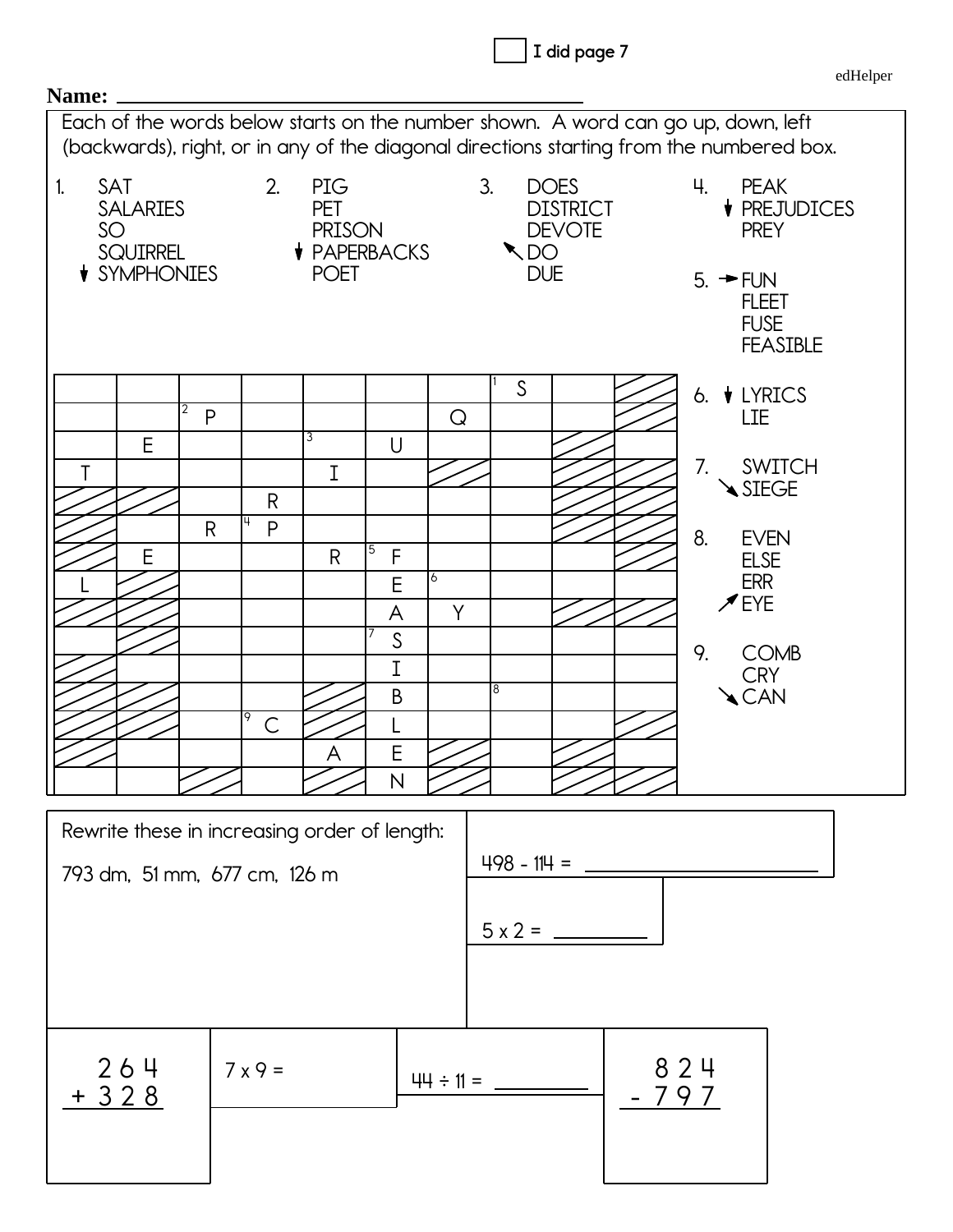|  |  |  | I did page 8 |  |
|--|--|--|--------------|--|
|--|--|--|--------------|--|

| Name:                                                                    |          |        |                                                                                                                |   |        |                    |   |   |        |                        |         |  |   |              |              |   |  |
|--------------------------------------------------------------------------|----------|--------|----------------------------------------------------------------------------------------------------------------|---|--------|--------------------|---|---|--------|------------------------|---------|--|---|--------------|--------------|---|--|
| Words can be to the RIGHT, DOWN, LEFT, or UP. Every letter is used ONCE. |          |        |                                                                                                                |   |        |                    |   |   |        |                        |         |  |   |              |              |   |  |
|                                                                          | ∩        |        | R T O I I S N O T T A V T R P F D<br>I M T<br>R C M I E S E B L A M E D R A N A C<br>OORNTFANNOIRE             |   | $\cup$ | E.                 | U |   |        | SNOTOR                 |         |  |   |              | IOUS<br>TIRC | E |  |
| Write the words found.                                                   | S.<br>D. | H<br>F | C B P A R F E N C U M B R A N C<br>$\top$<br>$\mathsf{L}$<br>$\mathbf{U}$<br>T E C E E R U C S B O R E S I S T | B | K      | F O N<br>$\subset$ |   | ∩ | $\top$ | $\mathsf{T}$<br>EONSKE | A V A R |  | P | P.<br>$\top$ | E<br>$\top$  | Ð |  |
| <b>RESIST</b>                                                            |          |        | SKEPTIC                                                                                                        |   |        |                    |   |   |        |                        |         |  |   |              |              |   |  |
|                                                                          |          |        |                                                                                                                |   |        |                    |   |   |        |                        |         |  |   |              |              |   |  |
|                                                                          |          |        |                                                                                                                |   |        |                    |   |   |        |                        |         |  |   |              |              |   |  |
|                                                                          |          |        |                                                                                                                |   |        |                    |   |   |        |                        |         |  |   |              |              |   |  |
|                                                                          |          |        |                                                                                                                |   |        |                    |   |   |        |                        |         |  |   |              |              |   |  |

| 3 <sub>3</sub><br>$+27$ | $9 \times 10 =$                             | $2:00$ a.m.? | What time is 14 hours after                                   | 240<br>$+434$ |
|-------------------------|---------------------------------------------|--------------|---------------------------------------------------------------|---------------|
| $7,983 + 8,684 =$       |                                             |              | Hannah rolls a die. What is<br>the chance of her rolling a 4? |               |
| what place?             | In the number 49,712,790, the digit 0 is in |              | $90 \div 9 =$                                                 | 295<br>13     |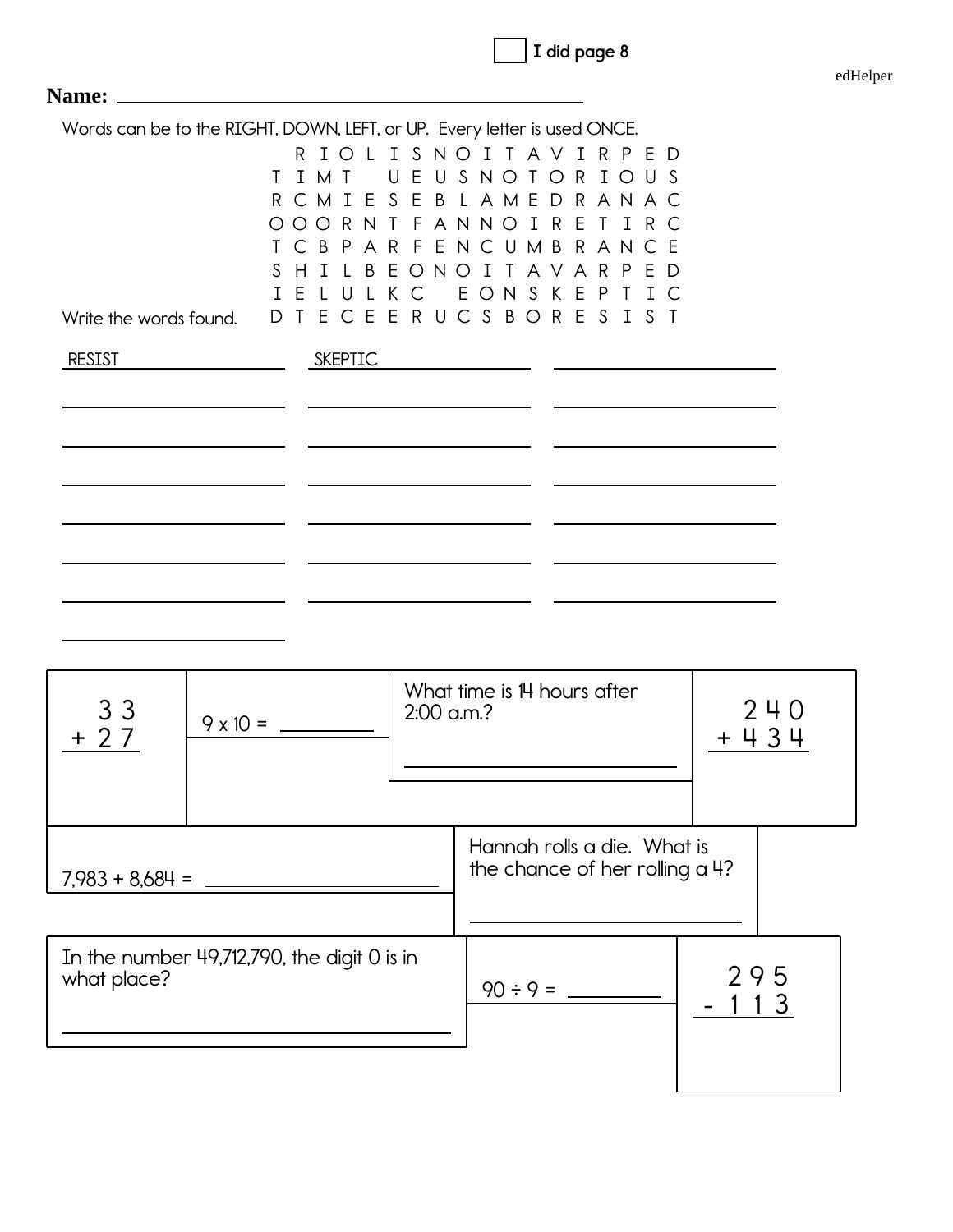| I did page 9 |  |  |
|--------------|--|--|
|              |  |  |

## **Name:**

Circle words to the RIGHT or DOWN. When you are done, use the letters that are left to find a mystery word. Put a square around each letter left over. The first 2 letters that do not form a word are rectangled.

| E<br>N<br>E<br>T.<br>R<br>Y<br>G<br>P<br>F<br>T<br>A T<br>L C N H Y B L T E T | E<br>Τ<br>$\mathbf{I}$<br>T | P I<br>P L M<br>T<br>A N<br>T. | A<br>G<br>T<br>A E | $\mathbf I$<br>T.<br>H | N<br>P<br>S.<br>$\mathbf{I}$ | S<br>E<br>J | $\mathsf{P}$<br>H A C O<br>YNON<br>$\mathbf{L}$<br>$\mathbf{L}$<br>OCRRACDN | I<br>R<br>CGLOBAL<br>$\mathsf{T}$<br>E<br>S<br>$\mathbf{I}$<br>$\mathsf{T}$<br>CEIAF | E<br>E<br>R<br>R E | ZERO<br>-E<br>R<br>H<br>F O V<br>V | T<br>R<br>E<br>$\mathbf I$<br>E V C | H E<br>D.<br>E<br>F<br>T Y | ∨<br>F<br>R<br>Ι<br>-F |                                                                                                           |
|-------------------------------------------------------------------------------|-----------------------------|--------------------------------|--------------------|------------------------|------------------------------|-------------|-----------------------------------------------------------------------------|--------------------------------------------------------------------------------------|--------------------|------------------------------------|-------------------------------------|----------------------------|------------------------|-----------------------------------------------------------------------------------------------------------|
|                                                                               |                             |                                |                    |                        |                              |             |                                                                             |                                                                                      |                    |                                    |                                     |                            |                        |                                                                                                           |
|                                                                               |                             |                                |                    |                        |                              |             |                                                                             |                                                                                      |                    |                                    |                                     |                            |                        |                                                                                                           |
|                                                                               |                             |                                |                    |                        |                              |             |                                                                             |                                                                                      |                    |                                    |                                     |                            |                        |                                                                                                           |
|                                                                               |                             |                                |                    |                        |                              |             |                                                                             |                                                                                      |                    |                                    |                                     |                            |                        |                                                                                                           |
|                                                                               |                             |                                |                    |                        |                              |             |                                                                             |                                                                                      |                    |                                    |                                     |                            |                        |                                                                                                           |
|                                                                               |                             |                                |                    |                        |                              |             |                                                                             |                                                                                      |                    |                                    |                                     |                            |                        |                                                                                                           |
|                                                                               |                             |                                |                    |                        |                              |             |                                                                             |                                                                                      |                    |                                    |                                     |                            |                        |                                                                                                           |
|                                                                               |                             |                                |                    |                        |                              |             |                                                                             |                                                                                      |                    |                                    |                                     |                            |                        |                                                                                                           |
|                                                                               |                             |                                |                    |                        |                              |             |                                                                             |                                                                                      |                    |                                    |                                     |                            |                        |                                                                                                           |
|                                                                               |                             |                                |                    |                        |                              |             |                                                                             |                                                                                      |                    |                                    |                                     |                            |                        |                                                                                                           |
|                                                                               |                             |                                |                    |                        |                              |             |                                                                             |                                                                                      |                    |                                    |                                     |                            |                        |                                                                                                           |
|                                                                               |                             |                                |                    |                        |                              |             |                                                                             |                                                                                      |                    |                                    |                                     |                            |                        |                                                                                                           |
|                                                                               |                             |                                |                    |                        |                              |             |                                                                             |                                                                                      |                    |                                    |                                     |                            |                        |                                                                                                           |
|                                                                               |                             |                                |                    |                        |                              |             |                                                                             |                                                                                      |                    |                                    |                                     |                            |                        |                                                                                                           |
|                                                                               |                             |                                |                    |                        |                              |             |                                                                             |                                                                                      |                    |                                    |                                     |                            |                        |                                                                                                           |
|                                                                               |                             |                                |                    |                        |                              |             |                                                                             |                                                                                      |                    |                                    |                                     |                            |                        |                                                                                                           |
|                                                                               |                             |                                |                    |                        |                              |             |                                                                             |                                                                                      |                    |                                    |                                     |                            |                        |                                                                                                           |
|                                                                               |                             |                                |                    |                        |                              |             |                                                                             |                                                                                      |                    |                                    |                                     |                            |                        |                                                                                                           |
|                                                                               |                             |                                |                    |                        |                              |             |                                                                             |                                                                                      |                    |                                    |                                     |                            |                        |                                                                                                           |
|                                                                               |                             |                                |                    |                        |                              |             |                                                                             |                                                                                      |                    |                                    |                                     |                            |                        |                                                                                                           |
|                                                                               |                             |                                |                    |                        |                              |             |                                                                             |                                                                                      |                    |                                    |                                     |                            |                        |                                                                                                           |
|                                                                               |                             |                                |                    |                        |                              |             |                                                                             |                                                                                      |                    |                                    |                                     |                            |                        |                                                                                                           |
|                                                                               |                             |                                |                    |                        |                              |             |                                                                             |                                                                                      |                    |                                    |                                     |                            |                        |                                                                                                           |
|                                                                               |                             |                                |                    |                        |                              |             |                                                                             |                                                                                      |                    |                                    |                                     |                            |                        | The secret word is all that is left. It consists of all the letters that did not form a word. What is it? |

Using the words from the puzzle, write a different word on each line. Explain what it means.

| 1. <u>In the contract of the contract of the contract of the contract of the contract of the contract of</u> |
|--------------------------------------------------------------------------------------------------------------|
|                                                                                                              |
| 2.                                                                                                           |
|                                                                                                              |
| 3.                                                                                                           |
| H. <u>Contract of the Communication of the Communication</u>                                                 |
|                                                                                                              |
|                                                                                                              |
|                                                                                                              |